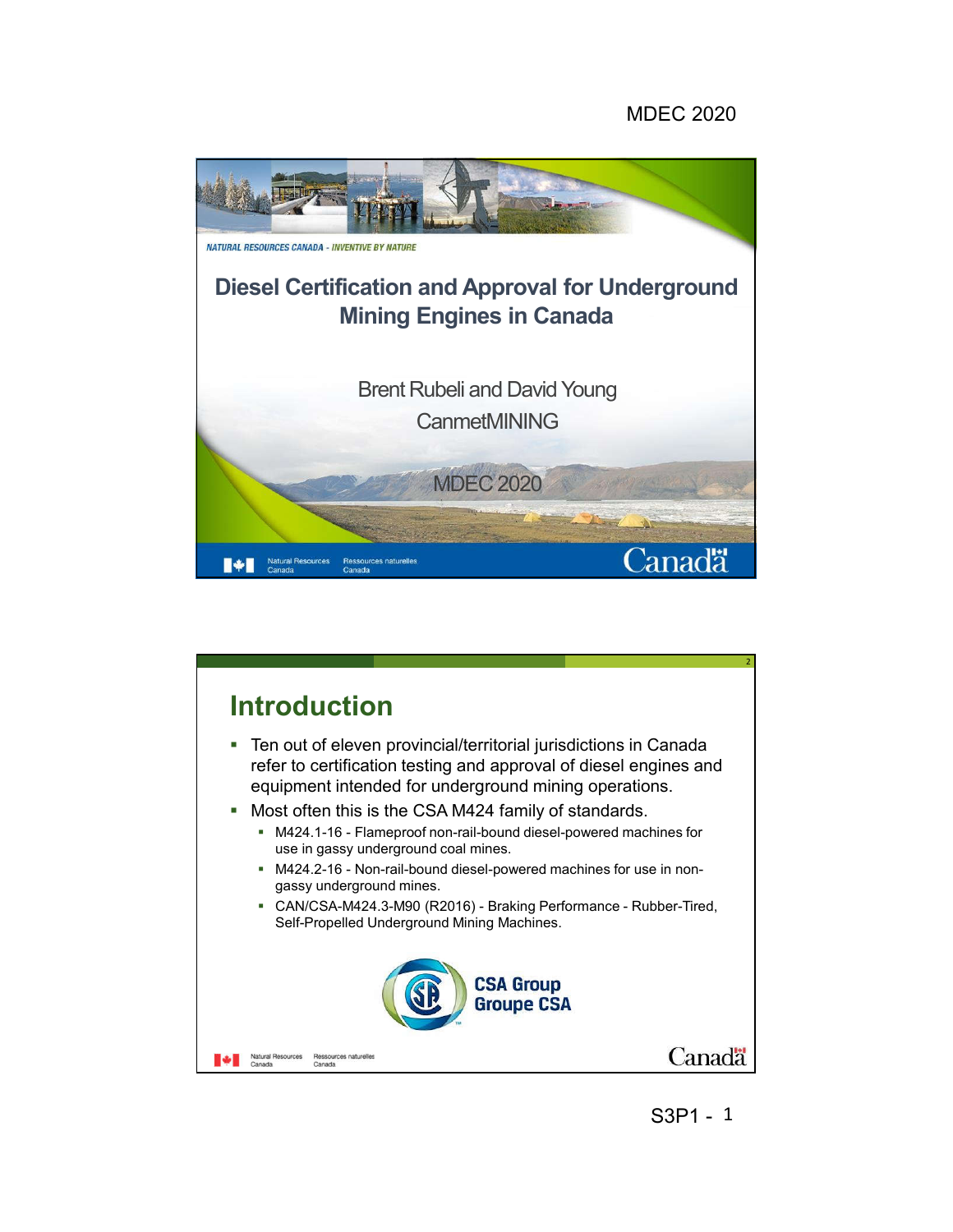

| components.                 | Engine manufacturer submits an application to CanmetMINING<br>along with a sample engine and all aftertreatment system                                                                                                                           |                   |            |                                 |
|-----------------------------|--------------------------------------------------------------------------------------------------------------------------------------------------------------------------------------------------------------------------------------------------|-------------------|------------|---------------------------------|
|                             |                                                                                                                                                                                                                                                  |                   |            |                                 |
| Engine Manufacturer: Kubota | CanmetMINING performs the certification test according to the CSA<br>standard. If the engine passes, a ventilation rate prescription is<br>calculated and published on the website.<br>Engine Model: V3800-TIEF4ZA6, V3800-TIEF4Z, V3800-TIEF4ZA |                   |            |                                 |
|                             | Governing Standard: CSA M424.2-16 (Non-Gassy Mines)                                                                                                                                                                                              |                   |            |                                 |
| <b>Certificate Number</b>   | <b>Engine Rating and</b>                                                                                                                                                                                                                         | <b>Sulphur in</b> |            | <b>Ventilation Prescription</b> |
|                             | <b>Fuel Rate at Sea Level</b>                                                                                                                                                                                                                    | Fuel - ppm        | <b>CFM</b> | $m^3/s$                         |
| 1305                        | V3800-TIEF4ZA6 105 HP (78 kW) @ 2400 RPM.<br>38.4 lb/h                                                                                                                                                                                           | 15                | 4100       | 1.93                            |
|                             | V3800-TIEF4Z 109 HP (81kW) @ 2600 RPM,<br>40.8 lb/h                                                                                                                                                                                              |                   | 4200       | 1.98                            |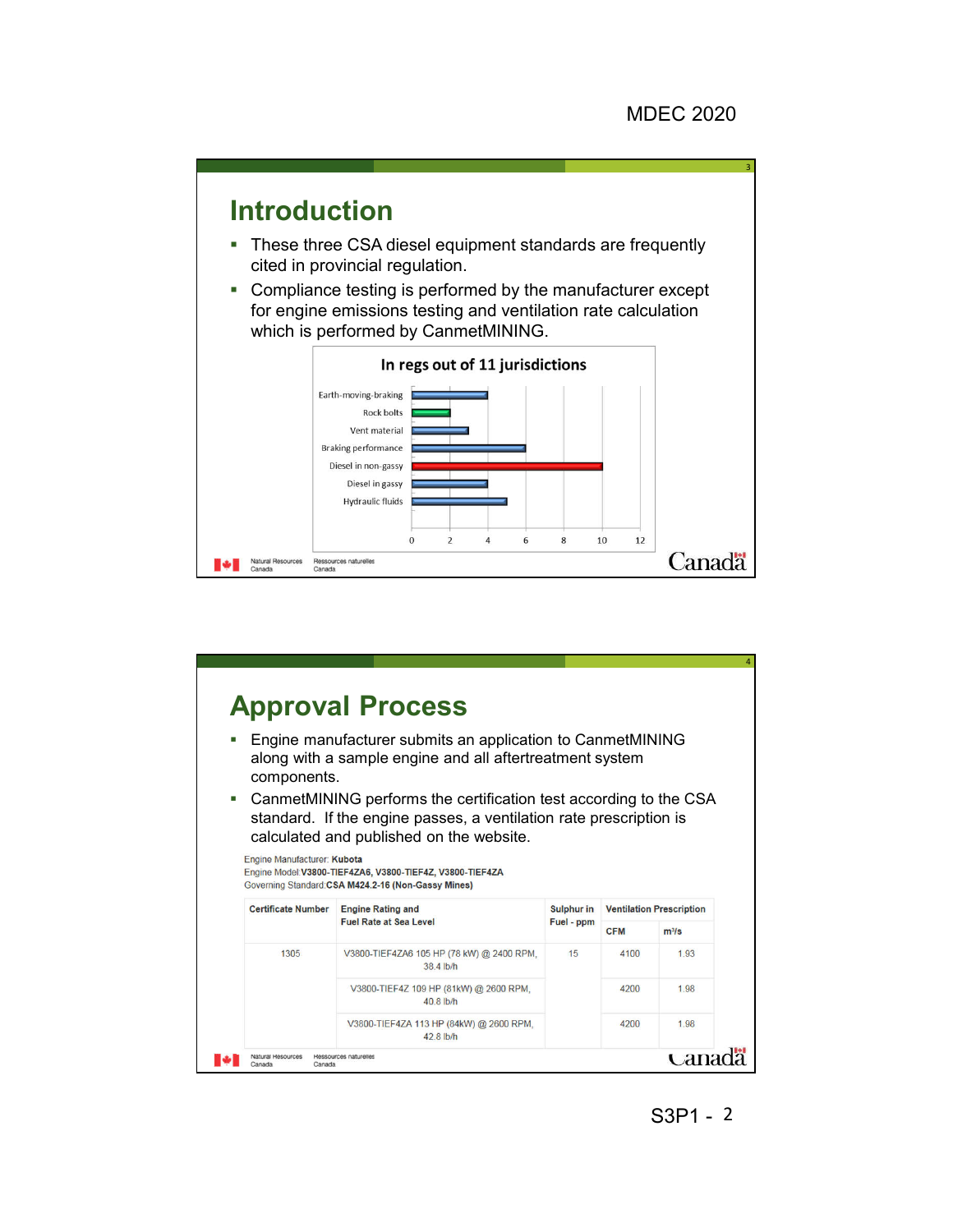

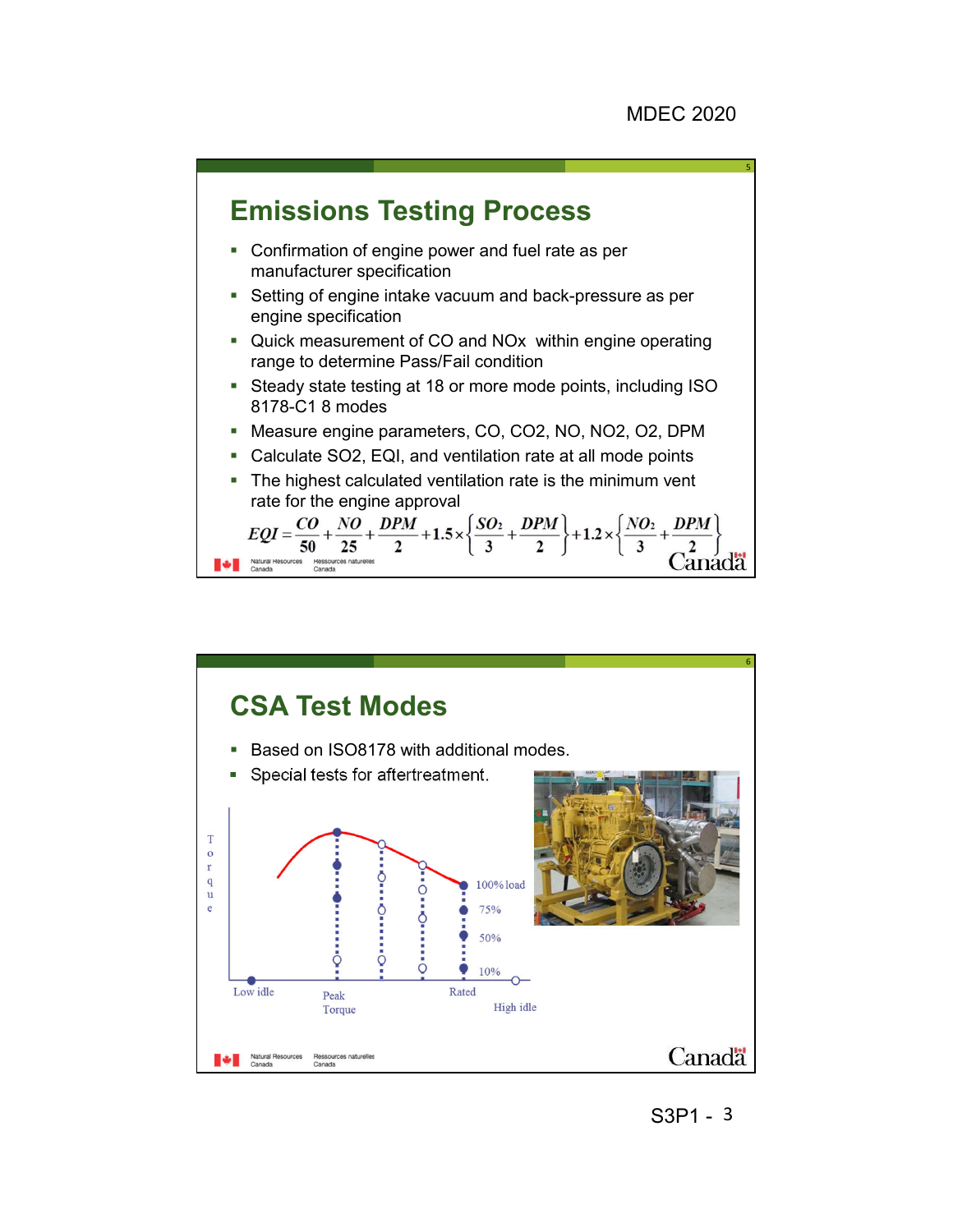

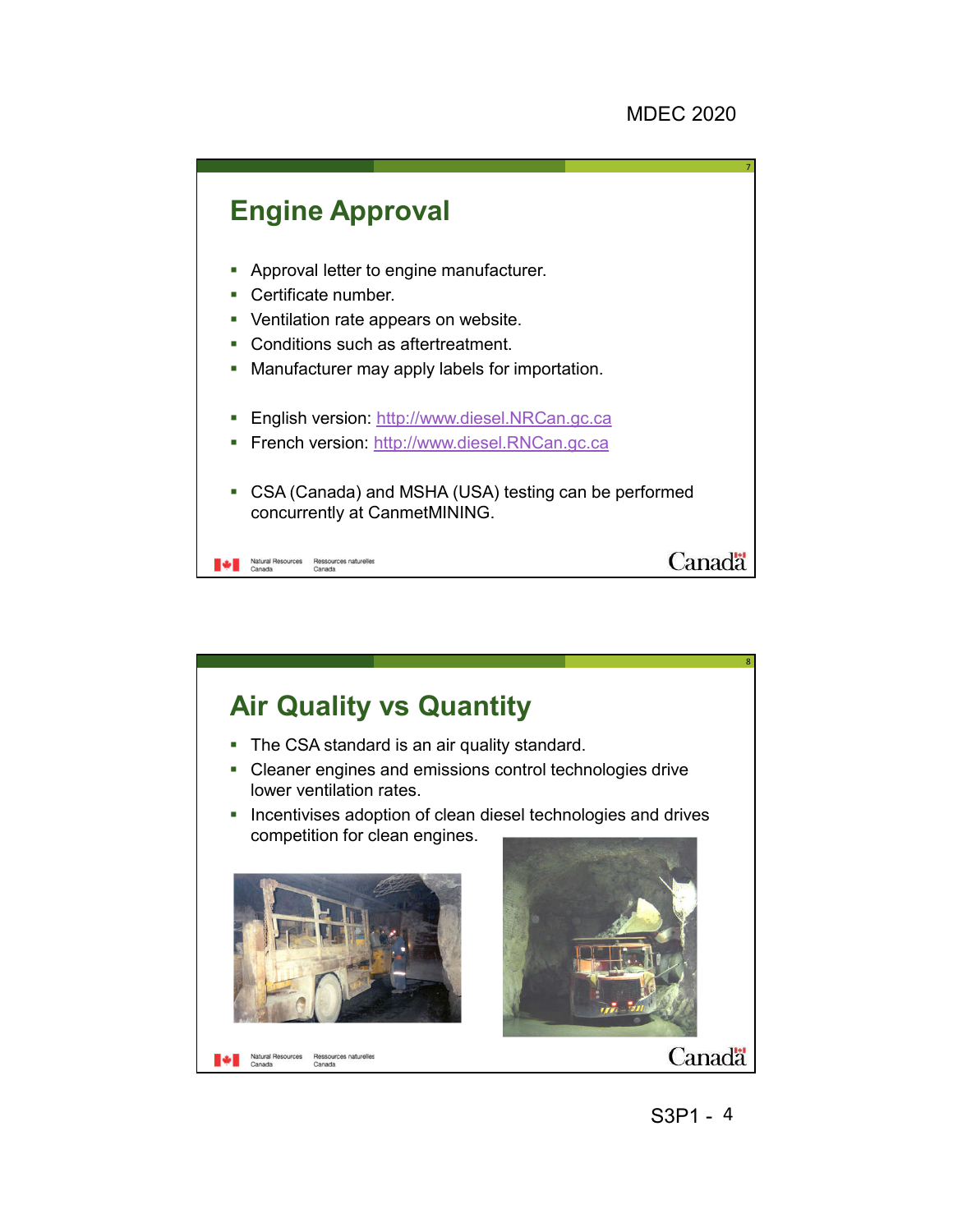

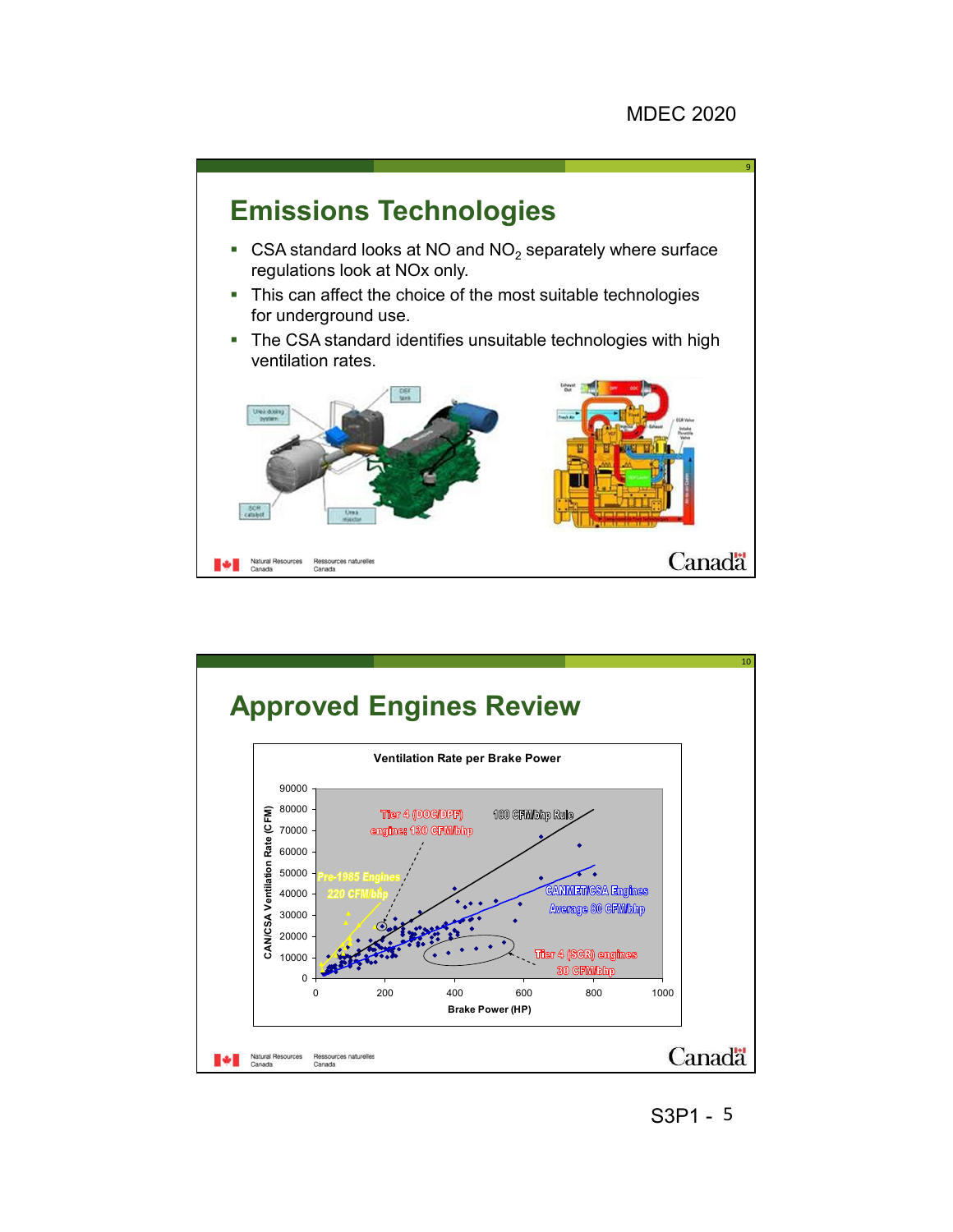

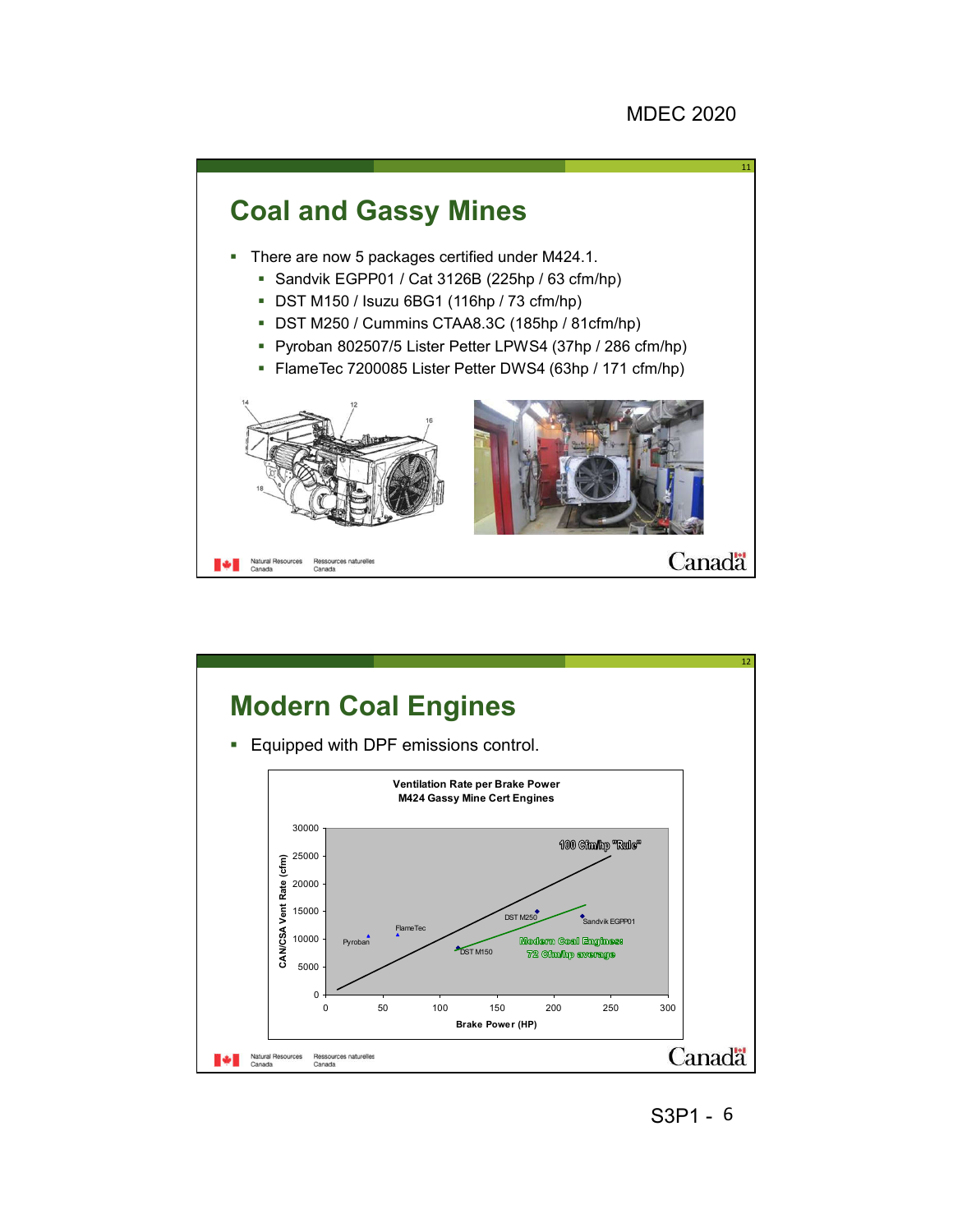